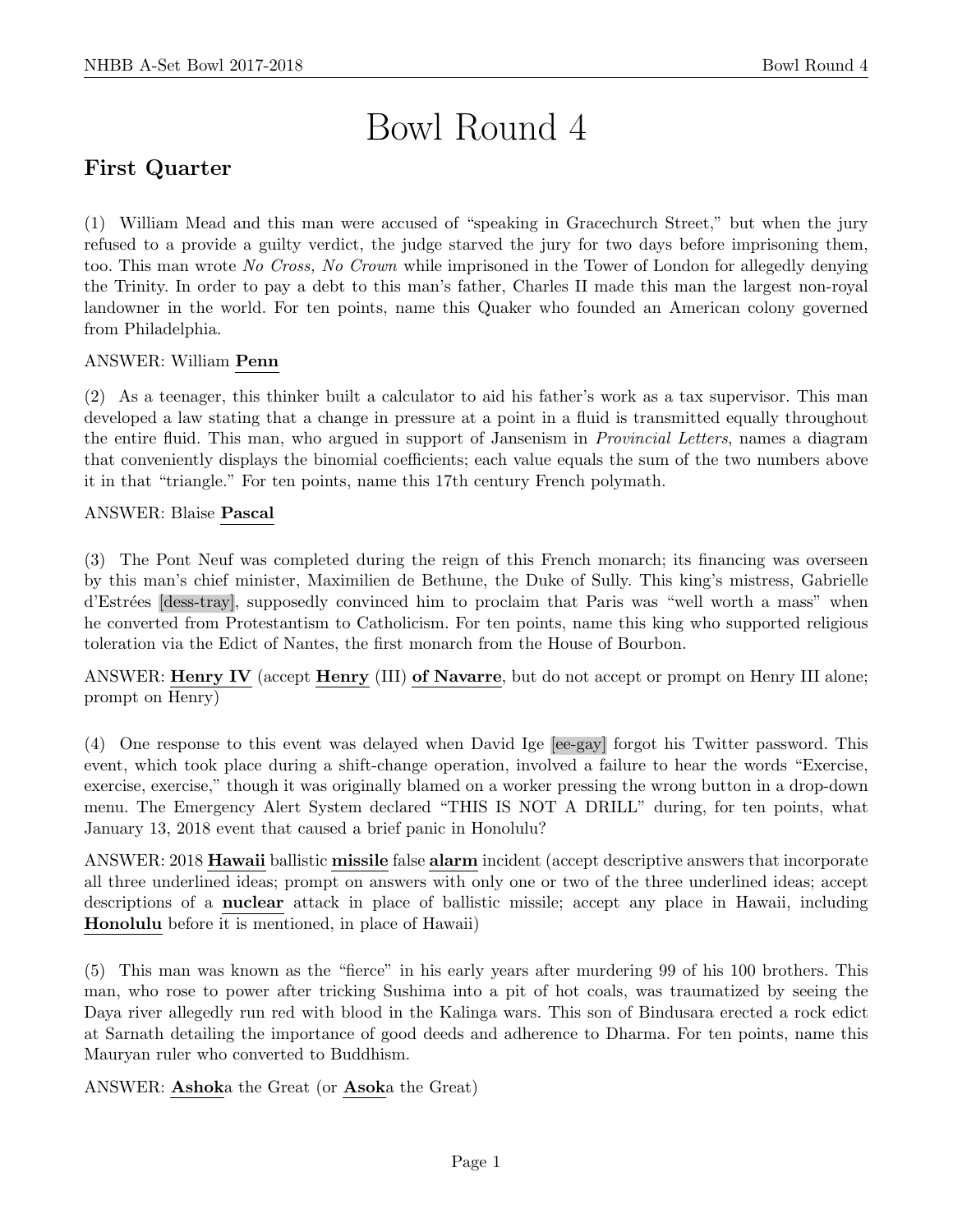(6) One work in this genre describes three generations of tribesmen led by Seitek, Semetei, and Manas. The demon Adamastor is battled by a group of sailors in one of these pieces of literature that tells of Vasco de Gama's voyage to India. Elias Lonrot compiled one of these works of literature from oral tradition, including the story of the creation of the Sampo. The Lusiads and the Kalevala are examples of, for ten points, what type of literature with a grand scope, such as the Odyssey?

ANSWER: epic poems (accept national epics; prompt on poems)

(7) Prior to this event, covering fire from David Conner's Home Squadron allowed a commander to land his forces uncontested on Collado [co-yah-doh] Beach. Fighting centered around the fort of San Juan de Ul´ua during this event, which eventually forced the surrender of Juan Morales. After the battles of Monterrey and Buena Vista, Zachary Taylor's forces were given to Winfield Scott in preparation for this campaign. For ten points, name this 1847 event that led to the capture of a key Mexican seaport.

#### ANSWER: Siege of Veracruz

(8) One artist from this country showed the key to city of Breda being surrendered to a general of this country's army. In another work, the same artist included a self-portrait next to the reflection of this country's King Phillip IV in a mirror. Another painter active in this country was born in Crete and painted a landscape showing a "View of" of this country's city of Toledo [toh-LAY-doh]. For ten points, name this Iberian country home to the artist of Las Meninas, Diego Velazquez.

# ANSWER: Spain

(9) This man wrote that Catholicism and Marxism were incompatible, as Marxism has been used as a weapon to disobey the Christian faith. David Yallop speculated that this man was poisoned to prevent further investigation of Paul Marcinkus and Roberto Calvi. This man's death caused the most recent Year of Three Popes, as he was only in office for just over a month. For ten points, name this Pope who was succeeded in 1978 by Karol Wojtyla [voy-twah], a Polish cardinal whose papal name honored this man.

ANSWER: John Paul I (or Albino Luciani; prompt on John Paul; do not prompt on John or Paul alone)

(10) This politician introduced a bill to reduce infant mortality that initially did not reach the floor, but inspired the creation of the Sheppard-Towner Act in the next Congress. After losing a Republican primary to Oscar Lanstrum, this politician ran with the National Party but finished third behind Lanstrum and Thomas Walsh. This politician reasoned "I can't go to war, and I refuse to send anyone else" when she became the sole vote against declaring war on Japan. For ten points, name this Montana politician, the first female member of Congress.

# ANSWER: Jeannette Rankin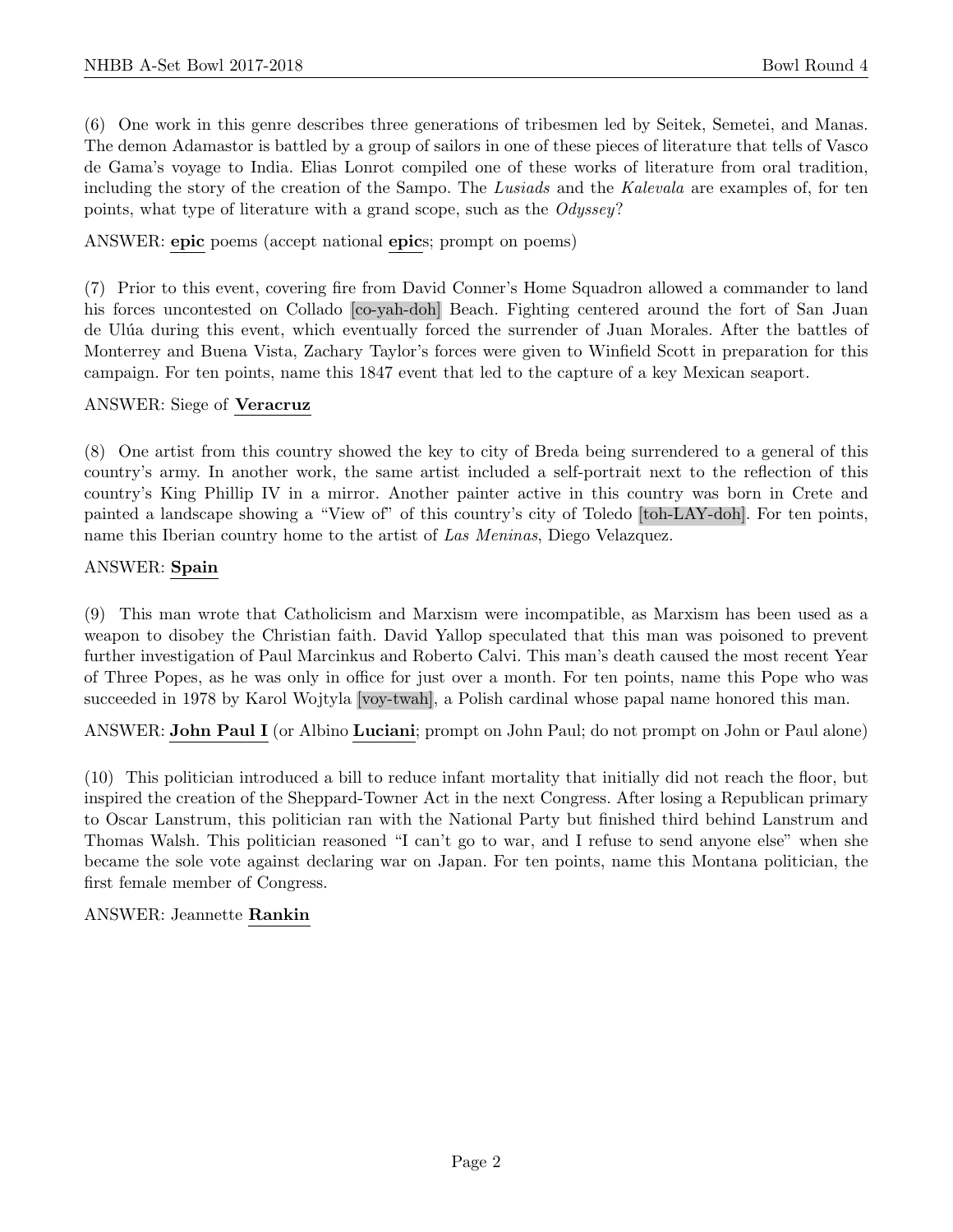# Second Quarter

(1) This man resigned his rank of colonel after he was compared to Clement Vallandigham for a speech in which he blamed the British, Jews, and the presidency for pushing towards war. This man became the first ever Time Man of the Year after successfully completing a trip to Le Bourget that earned him the Orteig prize. The *Spirit of St. Louis* was flown by, for ten points, what American pilot who completed the first solo transatlantic flight?

#### ANSWER: Charles Lindbergh

BONUS: Charles Lindbergh controversially became an advocate for this anti-Semitic political group that strongly opposed American entry into World War II. This group dissolved after Pearl Harbor.

# ANSWER: America First Committee (or AFC)

(2) This composer quoted the "Habanera" from Bizet's [bee-zay's] Carmen in the opening movement of a symphony whose finale was described as a "parody of shrillness" in the spurious autobiography Testimony. An opera by this composer focusing on Katerina Izmailova prompted Joseph Stalin to denounce him as "formalist" in the article "Muddle Instead of Music." For ten points, what persecuted composer of Lady Macbeth of the Mtsensk District dubbed his Fifth Symphony "A Soviet Artist's Reply to Just Criticism" and wrote fifteen symphonies in total?

#### ANSWER: Dmitri Shostakovich

BONUS: "Muddle Instead of Music," as well as an additional article denouncing Shostakovich entitled "Ballet Falsehood," was published in what official Soviet newspaper?

#### ANSWER: Pravda

(3) In this city, security guard Harald Jager [yay-ger] became a hero after refusing to stop a stampeding crowd. Tensions in this city were heightened as the result of a barricade erected in Operation Rose, culminating in a tank stand off near this city's Checkpoint Charlie. During Ronald Reagan's visit to this city, a request to "open this gate" was issued to Mikhail Gorbachev, along with a challenge to "tear down this wall." For ten points, name this German city that was divided into east and west during the Cold War.

#### ANSWER: Berlin (accept East and/or West Berlin)

BONUS: The fall of the Berlin Wall and reunification of Germany was the biggest success of this West German chancellor. This mentor of Angela Merkel was later disgraced when the Christian Democrats were caught accepting illegal donations.

#### ANSWER: Helmut Kohl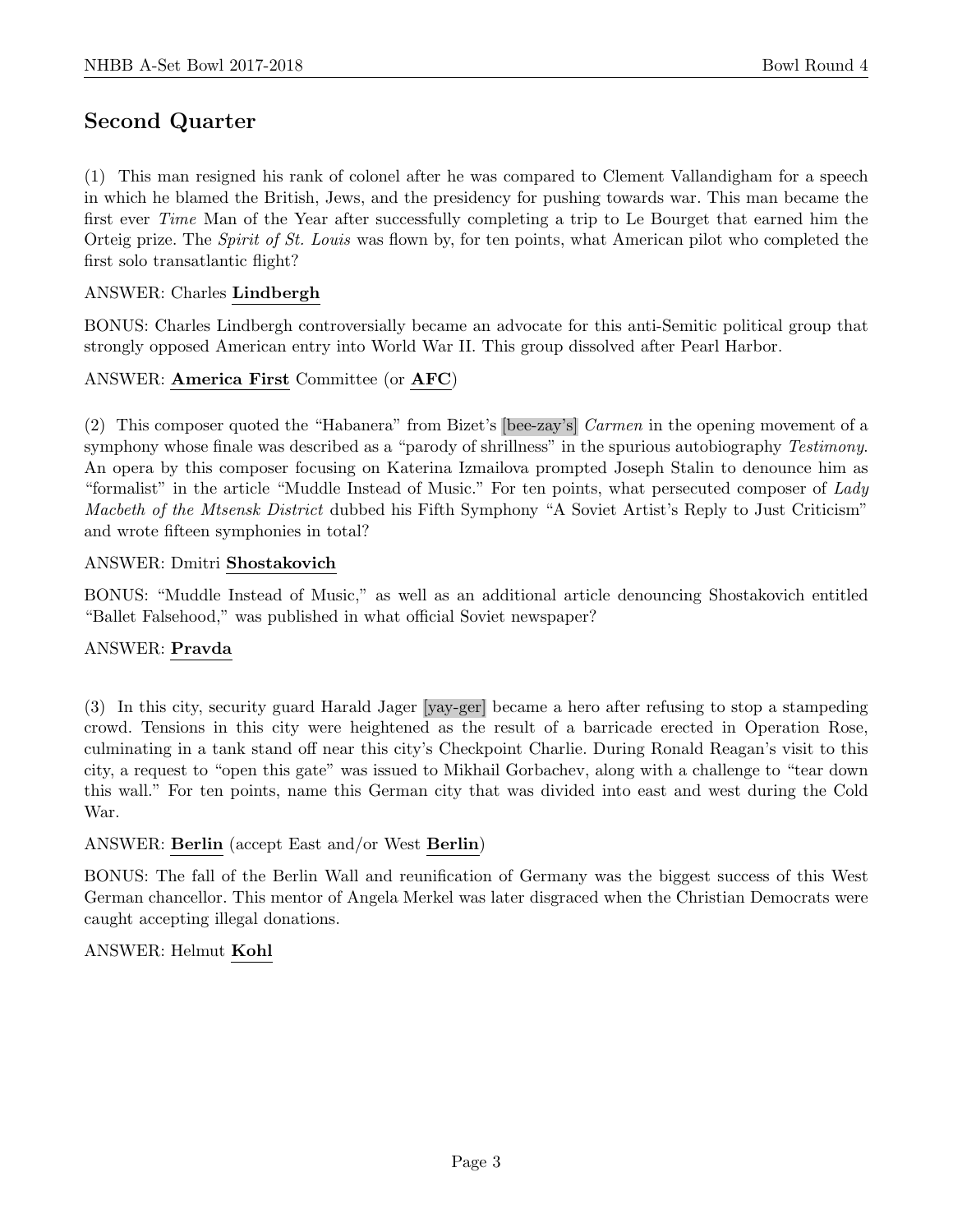(4) This building's shadow can be used to tell time, thanks to a nearby park designed in the shape of sundial. Three gold coins with rectangular holes are the logo of this building, which was designed to appear as multiple money boxes stacked atop each other in the feng shui style by architect C.Y. Lee. This was the world's tallest building until 2010, when it was surpassed by the Burj Khalifa. For ten points, name this Taiwanese skyscraper.

#### ANSWER: Taipei 101

BONUS: This Malaysian skyscraper was surpassed by Taipei 101 as the world's tallest building in 2004, though it still holds the record as the tallest twin towers complex.

#### ANSWER: Petronas (Twin) Towers

(5) This man accidentally sunk John Tyler's attempts to annex Texas after a letter to Richard Pakenham hoping for the expansion of slavery was exposed. While serving as James Monroe's Secretary for War, this man successfully set up the Bureau of Indian Affairs. This man penned an "Exposition and Protest" condemning the Tariff of Abominations, arguing that states should have a right to nullify federal laws. For ten points, name this member of the Great Triumvirate from South Carolina.

#### ANSWER: John C. Calhoun

BONUS: During Calhoun's vice presidency, his wife Floride provoked this scandal by refusing to speak with the Secretary of War's wife over allegations of adultery.

ANSWER: Petticoat Affair (accept Peggy Eaton Affair)

(6) This empire was plunged into a series of civil wars after the assassinations of Berdibek and Janibeg, and it was dissolved after Akhmat backed down against troops from former vassal kingdoms at a standoff at the Ugra River. This empire's power diminished after Dmitri Donskoy liberated Moscow at the Battle of Kulikovo. The cities of Old and New Sarai were capitals of, for ten points, what kingdom that stretched into Western Europe, a Mongol horde named for the color of its tents?

ANSWER: Golden Horde (accept Kipchak Khanate; prompt on Mongols before mentioned)

BONUS: At the Battle of Legnica [leh-neetz-ah], the Golden Horde infamously filled nine sacks with these body parts after removing them from their Polish prisoners.

ANSWER: ears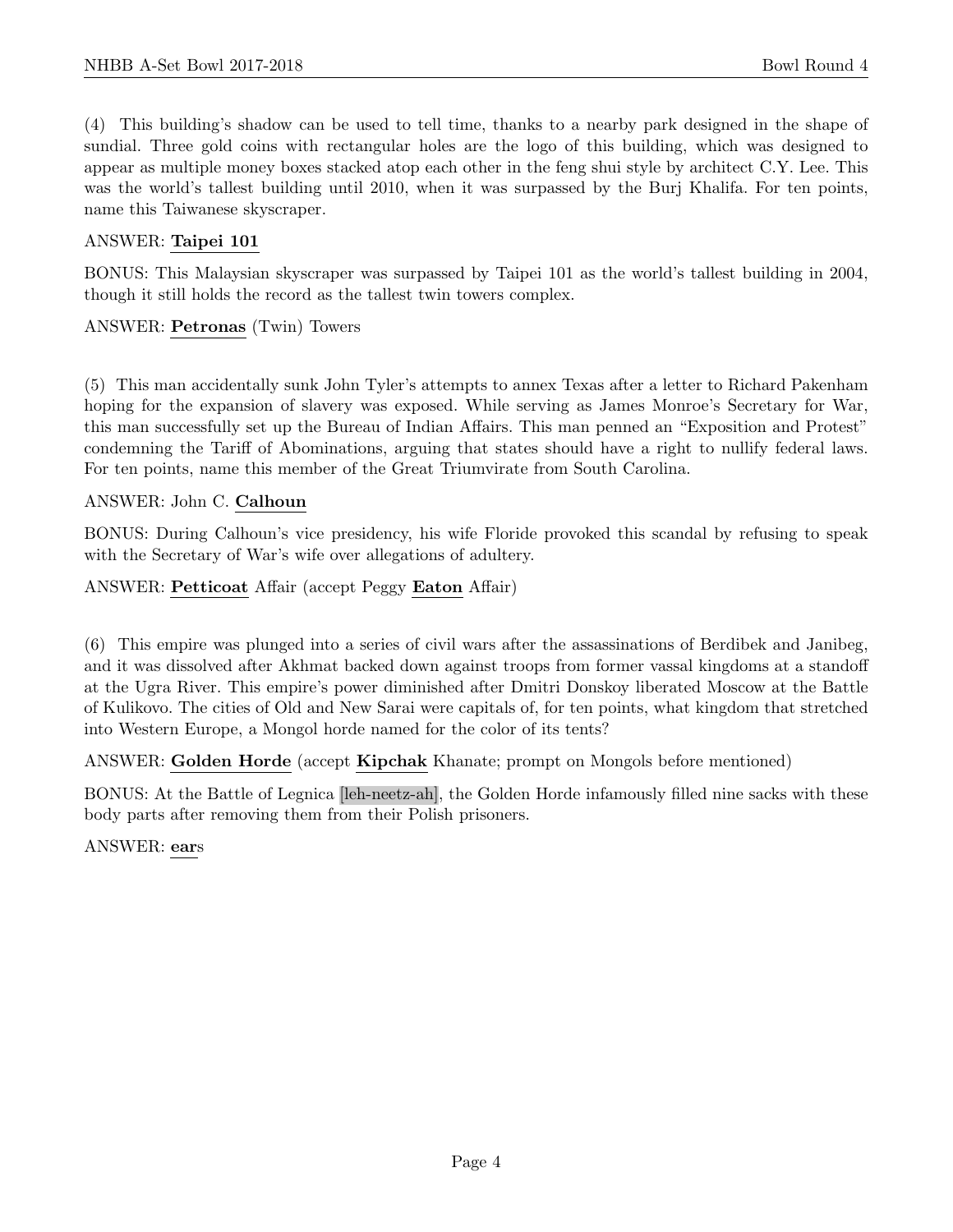(7) While working on his Ph.D. in this city, Frederic Thrasher undertook a comprehensive study of 1,313 of its gangs. Sudhir Venkatesh's *Gang Leader for a Day* relied on field research in this city, where Venkatesh also collected data on prostitutes that was presented in a 2005 book. That work, Freakonomics, was co-written by Steven Levitt, an economics professor who works in this city. Twelve Nobel Prizes in Economics have been awarded to professors like Milton Friedman who teach in, for ten points, what Midwestern city?

#### ANSWER: Chicago

BONUS: The Chicago school of economics generally rejects the theories of this British economist, who advocated deficit spending to spur economies out of recessions.

ANSWER: John Maynard Keynes ([canes], but be lenient; accept Keynesian economics)

(8) During this battle, citizens defended themselves by removing guns from the ship Aurora and mounting them atop the Pulkovo Heights. Operation Northern Light brought the Gustav rail gun from the Crimea to this battle. Defenders in this battle were resupplied via the "Road of Life," where supplies were transported across the frozen Lake Ladoga. In 1941, Army Group North began, for ten points, what 900-day siege of a Russian city in World War II?

#### ANSWER: Siege of Leningrad

BONUS: This country's army, led by Carl Mannerheim, assisted the Nazis in the siege of Leningrad because this country was fighting the Soviets in the Continuation War at the time.

#### ANSWER: Finland

# Third Quarter

The categories are . . .

- 1. Redistricting
- 2. Thirty Years' War
- 3. Famous Ships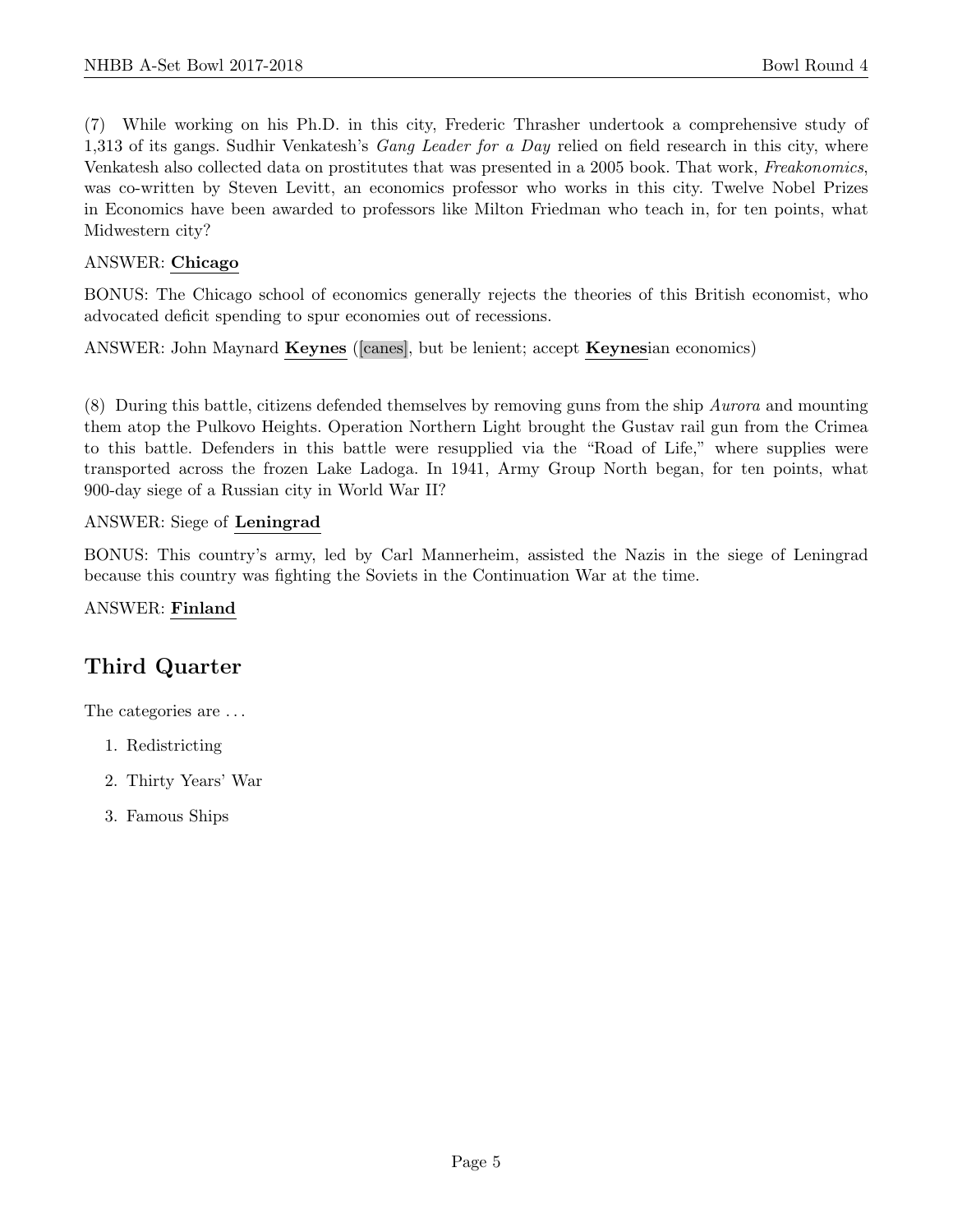#### **REDISTRICTING**

Name the...

(1) Number of Congressional districts in the US, equal to the size of the House of Representatives.

# ANSWER: 435

(2) Practice, named after a Massachusetts Senator, of redistricting to favor a particular party.

# ANSWER: gerrymandering (prompt on (Elbridge) Gerry)

(3) Justice, the first woman on the Supreme Court, whose opinion in Shaw v. Reno established strict scrutiny for racial redistricting.

# ANSWER: Sandra Day O'Connor

(4) State, governed by Roy Cooper, where a federal court struck down a district map on partisan, rather than racial, grounds in 2018.

# ANSWER: North Carolina

(5) Chief Justice who first ruled on redistricting issues, as well as Brown v. Board of Education.

# ANSWER: Earl Warren

(6) 1965 act whose Section Five required states with histories of discrimination to clear redistricting maps with the Department of Justice.

#### ANSWER: Voting Rights Act of 1965

(7) 2013 Supreme Court case that weakened Section 5 preclearance and originated in an Alabama county.

#### ANSWER: Shelby County v. Holder

(8) 1962 Supreme Court case that decided redistricting was not a political question and could be ruled upon.

#### ANSWER: Baker vs. Carr (or Carr vs. Baker)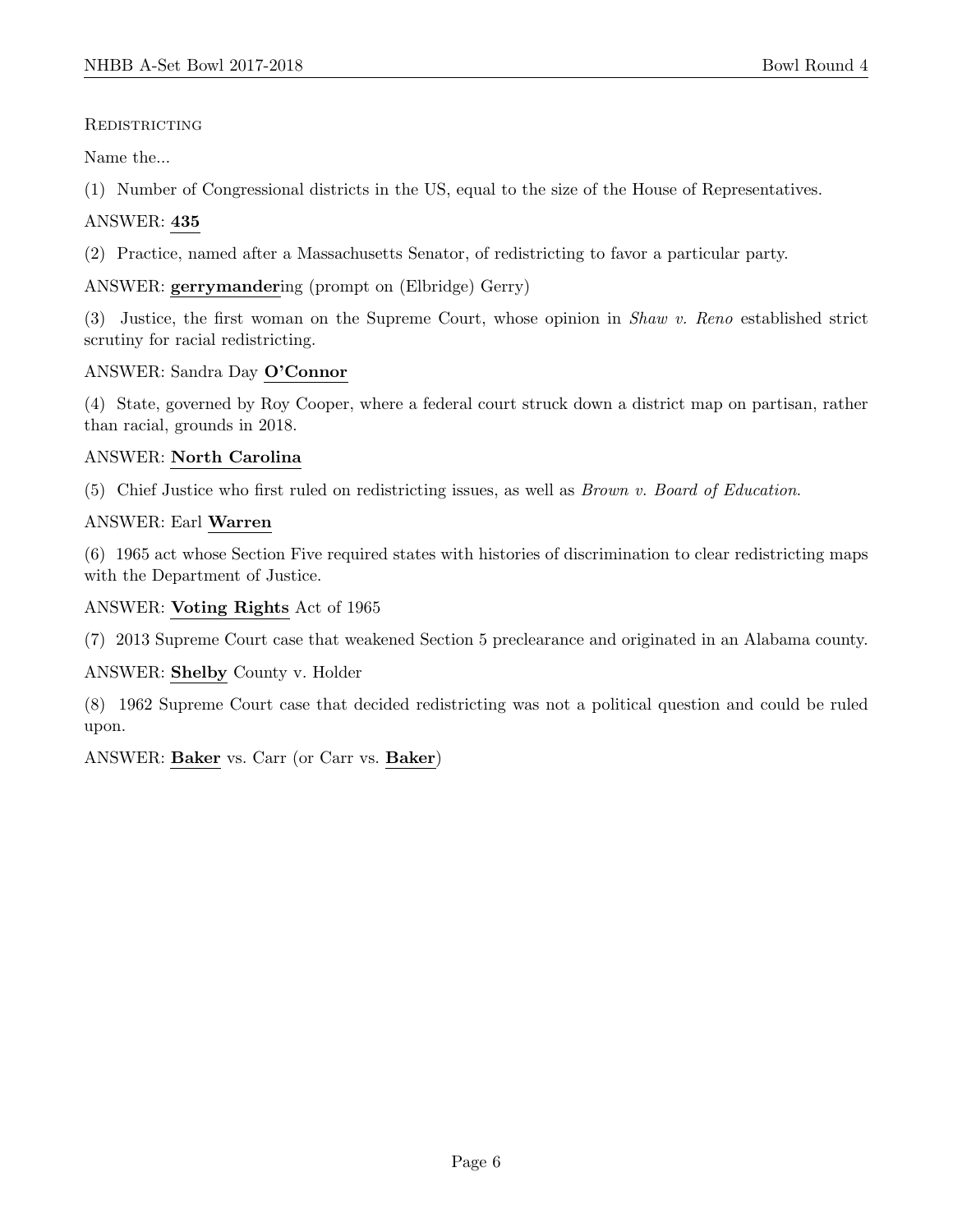THIRTY YEARS' WAR

Name the...

(1) Hapsburg country led during the war by Philip IV from Madrid.

# ANSWER: Spain

(2) Official religion of possessions of the Hapsburg family, which opposed the Protestant Union.

# ANSWER: Roman Catholicism

(3) "Red Eminence," an adviser to Louis XIII who oversaw French intervention during the war.

ANSWER: Cardinal Richelieu (or Armand Jean du Plessis)

(4) City where regents were defenestrated, or tossed out of a third-story window, to begin the war.

#### ANSWER: Prague

 $(5)$  Peace negotiated to conclude the war, the result of the treaties of Osnabrück and Münster.

#### ANSWER: Peace of Westphalia

 $(6)$  Commander of Swedish forces during the Thirty Years' War until his death at Lützen.

#### ANSWER: Gustavus Adolphus

(7) German city that was the site of a brutal 1631 sacking, the worst massacre of the war.

# ANSWER: Sack of Magdeburg

(8) German town, the site of two key battles in the war: a 1634 victory in which tercios crushed the Swedish army, and a 1645 French victory.

#### ANSWER: Battle(s) of Nordlingen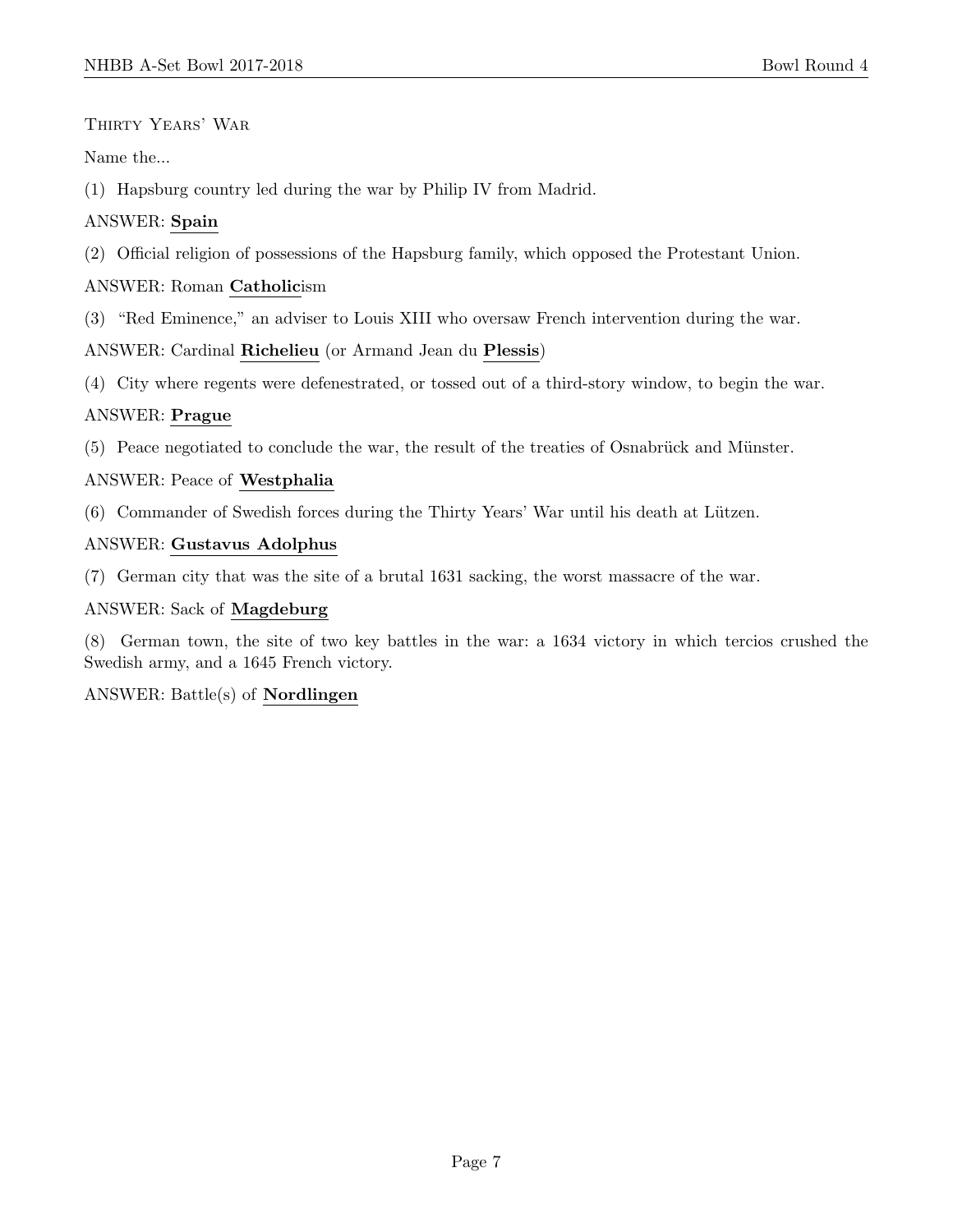#### Famous Ships

Name the ship that...

(1) Sunk on its maiden voyage in 1912 after hitting an iceberg, killing well over 1,000 people.

# ANSWER: RMS Titanic

(2) Gained the nickname "Old Ironsides" after fighting the Guerriere.

# ANSWER: USS Constitution

(3) Was Horatio Nelson's flagship when he was shot at Trafalgar.

# ANSWER: HMS Victory

(4) Destroyed the Hood at the Battle of Denmark Strait and was sunk three days later.

# ANSWER: Bismarck

(5) Sunk, and is now a memorial, at Pearl Harbor.

# ANSWER: USS Arizona (Memorial)

(6) Was the location of the Japanese surrender after World War II.

# ANSWER: USS Missouri

(7) Sunk in 1945 after delivering the parts for Little Boy.

# ANSWER: USS Indianapolis

(8) Had its entire crew go missing on an 1872 voyage to Genoa.

# ANSWER: Mary Celeste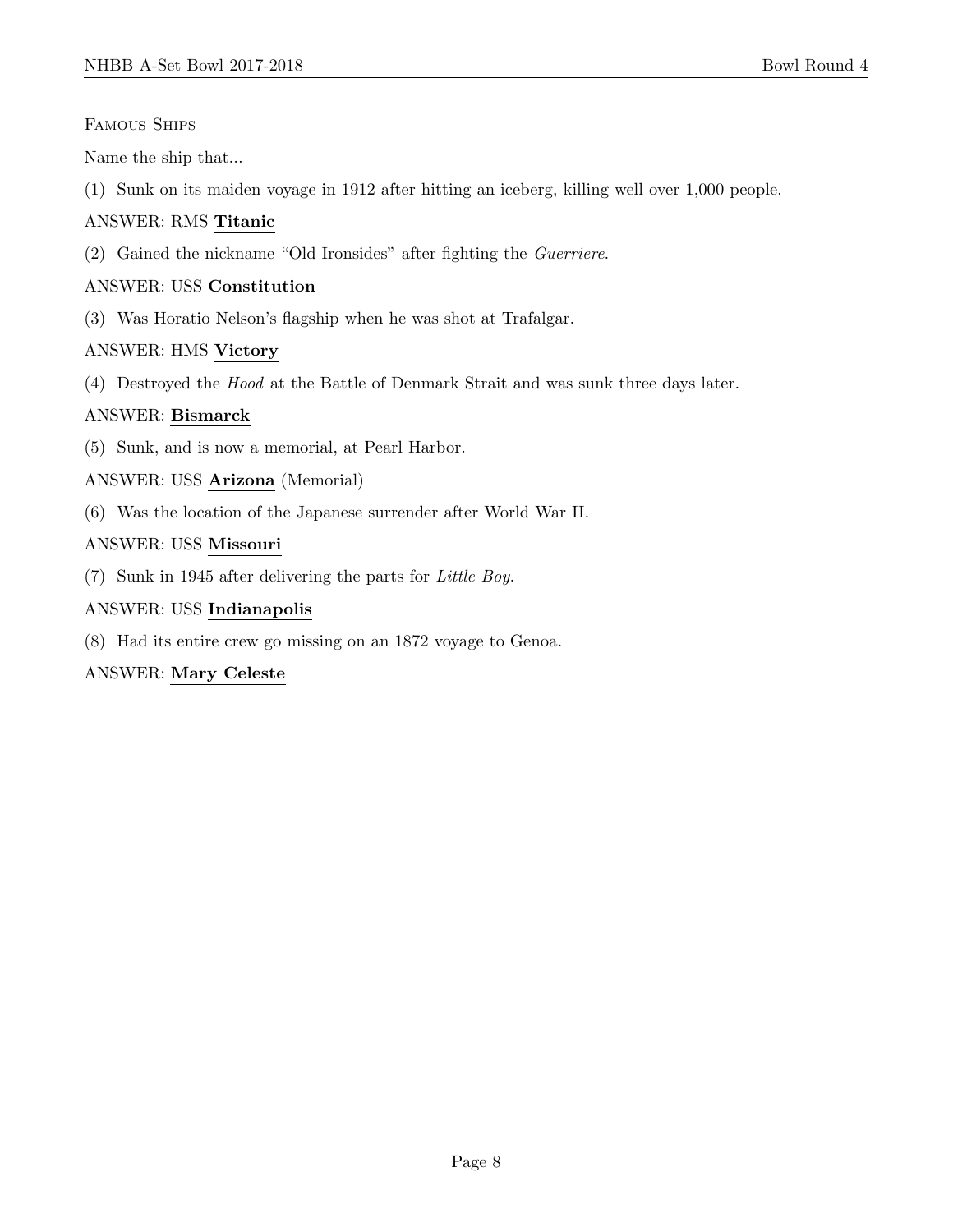# Fourth Quarter

 $(1)$  A series of racially tinged riots in this city was triggered by José Diaz's death, the Sleepy Lagoon murder. Modern Pentecostalism was developed at this city's Foursquare Church by Aimee (+) Semple MacPherson, a decade after the end of the Azusa Street Revival in this city. This city's other race riots included a response to an attack on a motorist in its district of (\*) Watts, as well as a response to the beating of Rodney King. For ten points, name this large California city currently led by Mayor Eric Garcetti.

# ANSWER: Los Angeles

(2) At one of these places, police captain Johan Mahieu failed to prevent a concrete wall from crushing civilians; Mahieu was later convicted of manslaughter for his role in the Heysel disaster. After misassigning blame in the wake of the  $(+)$  Hillsborough disaster at another of these structures, the Sun newspaper was banned from the city of Liverpool. White Hart Lane, another of these structures, was demolished in August 2017, so (\*) Tottenham Hotspur's temporary home is now Wembley. Old Trafford and Anfield are other examples of, for ten points, what European sporting venues for teams like Manchester United?

ANSWER: European football stadiums (accept Belgian football stadiums before "Hillsborough" is read)

(3) In the Treaty of Ryswick, Spain formally recognized French control of Acadia and a colony in this location. In this location, the one-armed François Mackandal led raids on plantation owners. Shortly before the dissolution of a colony here, it was struck by an outbreak of (+) yellow fever that killed general Charles Leclerc. A decade-long slave revolt here was led by figures like  $(*)$  Jean-Jacques Dessalines and Toussaint Louverture. The French colony of Saint-Domingue [sahn doh-MEENG] was located in, for ten points, what modern-day country on the western half of Hispaniola?

ANSWER: Haiti (accept Saint-Domingue until it is read; accept Hispaniola until "country" is read, then prompt on it until "Hispaniola" is read)

(4) This man employed James Alexander, who was quickly found in contempt; Andrew Hamilton and William Smith then defended him. This man, upset over the promotion of James DeLancey to replace Lewis (+) Morris, was condemned for his "scandalous [...] and seditious reflections" by William Cosby; this man's supporters noted, though, that  $(*)$  truth is a defense against charges of libel. For ten points, name this German-American editor whose 1735 trial became a landmark defense of freedom of the press.

#### ANSWER: John Peter Zenger

(5) This nation's diplomats were forced to attend a peace conference held atop barges after they suffered defeats at the Battles of Eylau and Friedland. After violating the subsequent treaty, this nation used the (+) Unicorn artillery piece, the Bagration Fleches, and the Raevsky redoubt to defend its home soil at (\*) Borodino. Because this nation refused to follow the Treaty of Tilsit and join the Continental System against Britain, it was invaded in 1812. A harsh winter helped thwart Napoleon's invasion of, for ten points, what country led by Tsar Alexander I?

ANSWER: Russian Empire